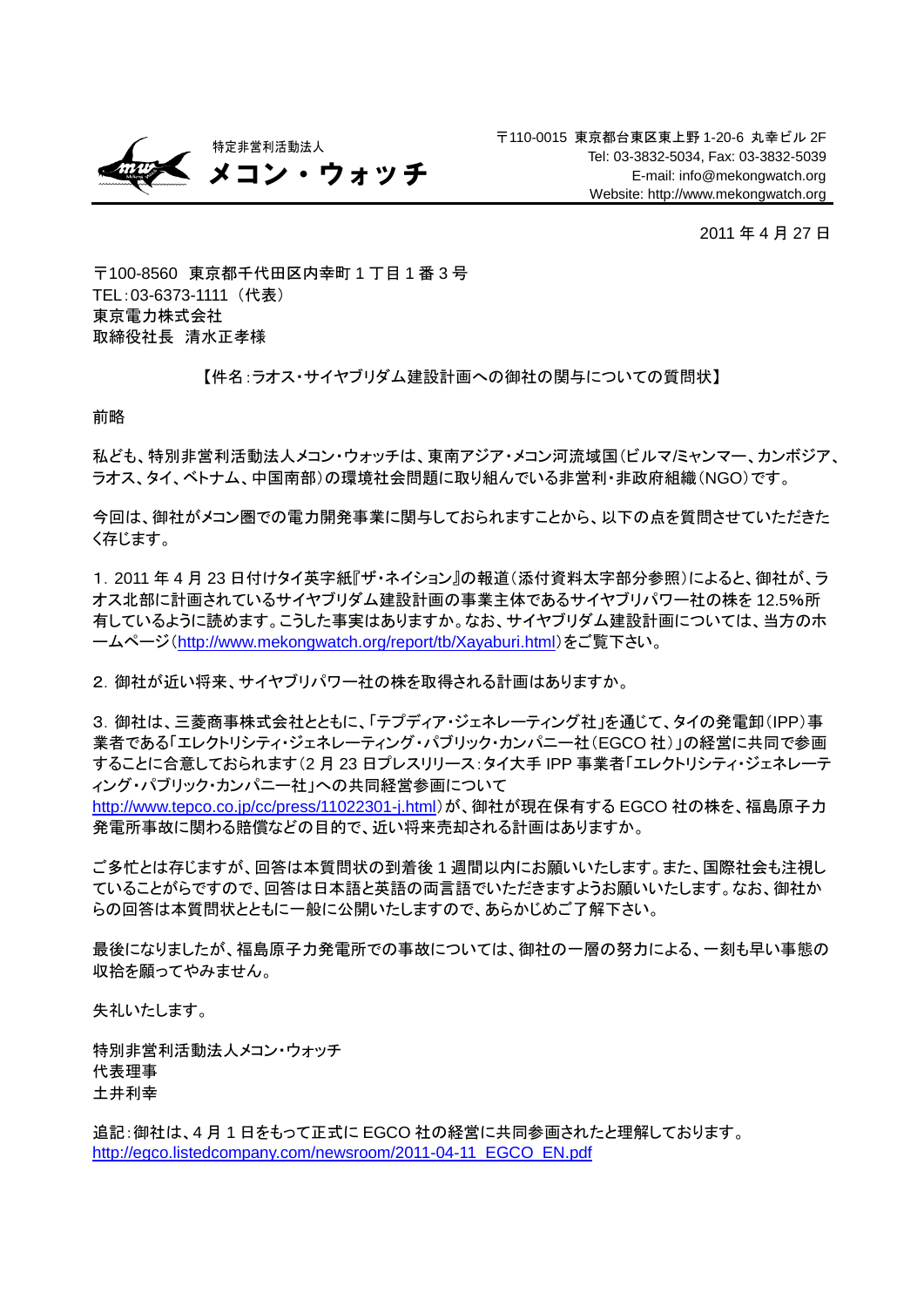添付資料

Laos power plant to get nod in 30 days, Ch Karnchang says By Somluck Srimalee The Nation Published on April 23, 2011 [http://www.nationmultimedia.com/2011/04/23/business/Laos-power-plant-to-get-nod-in-30-days-C](http://www.nationmultimedia.com/2011/04/23/business/Laos-power-plant-to-get-nod-in-30-days-Ch-Karnchan-30153728.html) [h-Karnchan-30153728.html](http://www.nationmultimedia.com/2011/04/23/business/Laos-power-plant-to-get-nod-in-30-days-Ch-Karnchan-30153728.html)

Ch Karnchang believes that the Laotian government will approve construction of the Xayaburi hydropower plant within 30 days because the plant's design takes environmental impact into account, chief executive officer Plew Trivisvavet told a shareholder meeting yesterday.

The project faces opposition from individuals and nongovernmental organisations concerned about possible environmental impacts from the plant's construction and subsequent operation on the Mekong River. Because of this, the design includes more than Bt10 billion worth of systems to protect the environment, he said.

"We believe that we will sign three contracts for this project in the next 30 days," he said.

Those three contracts are the one with the Laotian government for construction of the plant, the power purchase agreement with the Electricity Generating Authority of Thailand (Egat), and the agreement for a syndicated loan of Bt80 billion. The four lenders providing the syndicated loan are Kasikornbank, Krung Thai Bank, Bangkok Bank and Siam Commercial Bank.

Plew said the Laotian government had confirmed informally that it will go ahead with the project and would send official confirmation within two weeks.

If the project is approved, Ch Karnchang will get a construction contract worth Bt76 billion over eight years. The company also will receive dividends from Xayaburi Co Ltd when the hydropower plant starts to operate and sell electricity to Egat.

Ch Karnchang holds 30 per cent of Xayaburi Co, which has registered capital of Bt1 billion. The Laotian government holds 20 per cent, while 25 per cent is held by PTT subsidiary Natee Synergy Co, **12.5 per cent by Tokyo Electric Power Co**, 7.5 per cent by BECL, and the rest by small shareholders.

Ch Karnchang has projects on hand, for which it has signed construction contracts or is in the construction process, worth Bt30 billion, nearly half of which will be completed this year. Construction projects will generate Bt15 billion of the company's revenue this year, up 78 per cent from last year's construction revenue of Bt8.4 billion.

Plew said 85 per cent of its revenue came from its construction business, and the rest from its investments.

The company also will join bidding for Bangkok's masstransit system and for small power producers worth nearly Bt100 billion this year.

"Although the election will delay bidding plans for mass transit, we believe this will have little impact on our business," he said.

The company expects its gross margin to increase from an average of 5 per cent last year to 10 per cent this year through adjustments in its construction prices to cover its rising costs and